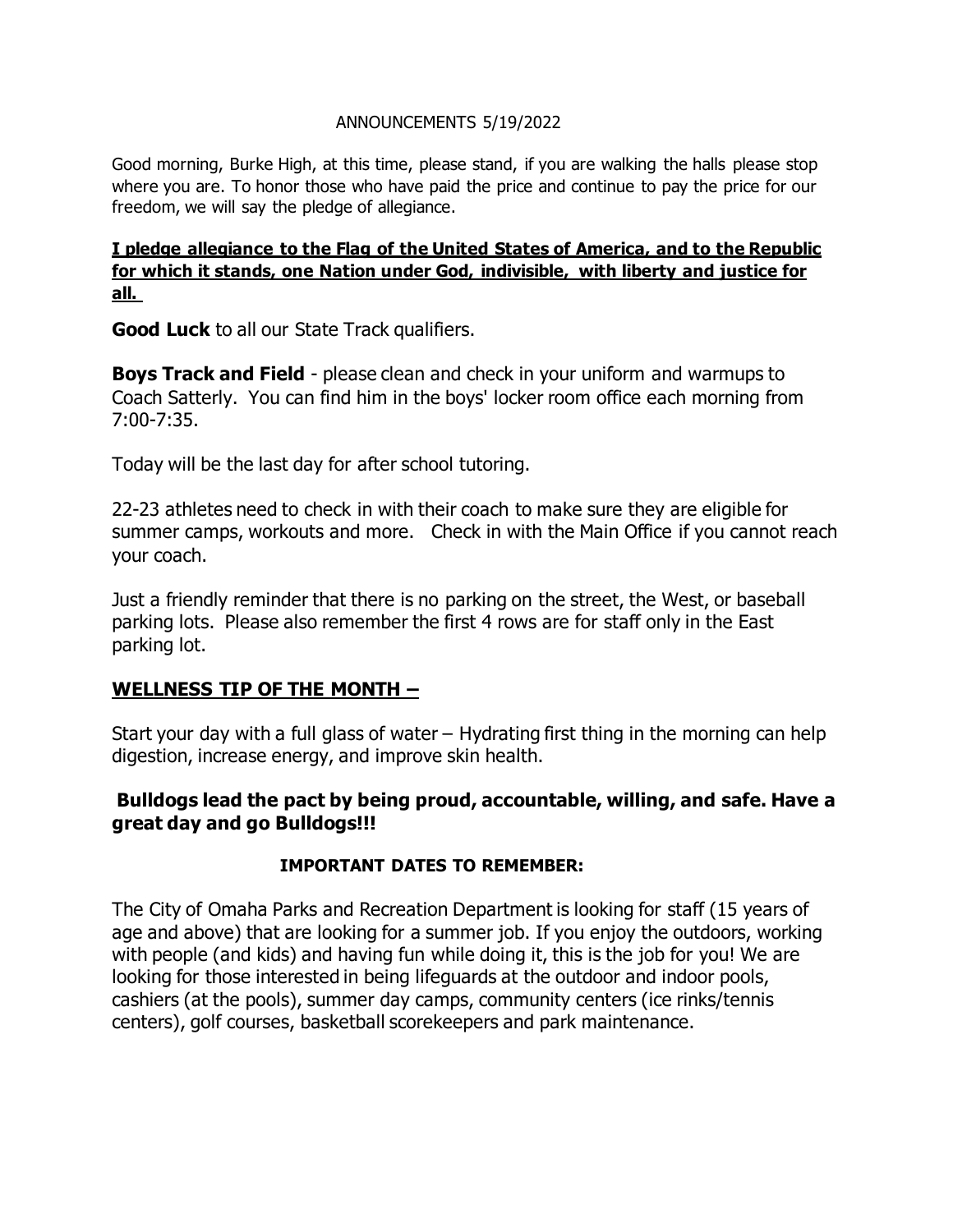If you would like to apply for any of these positions, please visit the Parks and Recreation website to apply and sign up for an interview time [parks.cityofomaha.org/employment](https://nam10.safelinks.protection.outlook.com/?url=http%3A%2F%2Fparks.cityofomaha.org%2Femployment&data=05%7C01%7CNyla.Bodfield%40ops.org%7Ccaf53813f0b14a108d5308da31d91b6c%7C58e66db6211b4a37b7e80ef6967420c1%7C0%7C0%7C637877106185318420%7CUnknown%7CTWFpbGZsb3d8eyJWIjoiMC4wLjAwMDAiLCJQIjoiV2luMzIiLCJBTiI6Ik1haWwiLCJXVCI6Mn0%3D%7C3000%7C%7C%7C&sdata=mqmUUlr45BAPQmkOHPn1I01t8z83297hBnxO8WGs954%3D&reserved=0).

Step-Up Omaha is hiring for jobs, internships, and work experience, come grab a flyer from the counseling office.

MCC is offering Summer 2022 courses at no tuition cost to NE Resident High School students graduating between 2022-2025. Full details and instructions can be found by visiting [mccneb.edu/collegenow.](https://nam10.safelinks.protection.outlook.com/?url=https%3A%2F%2Fwww.mccneb.edu%2FProspective-Students%2FEnrollment%2FSecondary-Partnerships%2FCollege-Now&data=04%7C01%7CNyla.Bodfield%40ops.org%7C139df0075907412271bd08da11b1b255%7C58e66db6211b4a37b7e80ef6967420c1%7C0%7C0%7C637841752138412853%7CUnknown%7CTWFpbGZsb3d8eyJWIjoiMC4wLjAwMDAiLCJQIjoiV2luMzIiLCJBTiI6Ik1haWwiLCJXVCI6Mn0%3D%7C3000&sdata=GE0UcODblxSL1Pltk67dRRmQEW7hhXDfzwAVcaGcdYg%3D&reserved=0) Registration opens April 1 and classes begin June 6. For more information visit the counseling smore.

Looking for a job or to volunteer? Check out the new job and volunteer board in the hallway between the AP office and the counseling office.

Interested in being a lifeguard this summer and already have your lifeguard certification? The Jewish Community Center is hiring lifeguards, check out the job board window outside the counseling center for this job posting and several others.

The Salvation Army is looking for volunteers year-round, check out all the volunteer opportunities on the volunteer board in the Counseling window.

If you have lost anything, please stop by the Burke Book Store, and reclaim your items.

Mental Health Club will meet from 3:15 to 4 in room 211 every Monday. All grades are welcome.

If you are in a club or tutoring after school and need a bus home remember to sign up for a bus ride home in the AP office before **1 PM daily**.!

Tutoring for all subjects is available Tuesdays and Thursdays from 3:15-5:15. Tutoring meets in the library. Just a reminder that we have a closed campus and that means that no outside food can be delivered to the school. This also means that we **do not accept** any deliveries of candy, flowers, or balloons. They will be sent away.

Students- please remember that staff parking is the first three rows of the parking lot. Please do not park in these areas as you will be ticketed.

NO fast food can be delivered at any time during the day. Students may not receive deliveries of any kind. They will all be turned away.

## **TWA**

A brief reminder about our Transportation Waiting Area (TWA) that has been a trusted expectation for six years. This is even more important during cold weather: